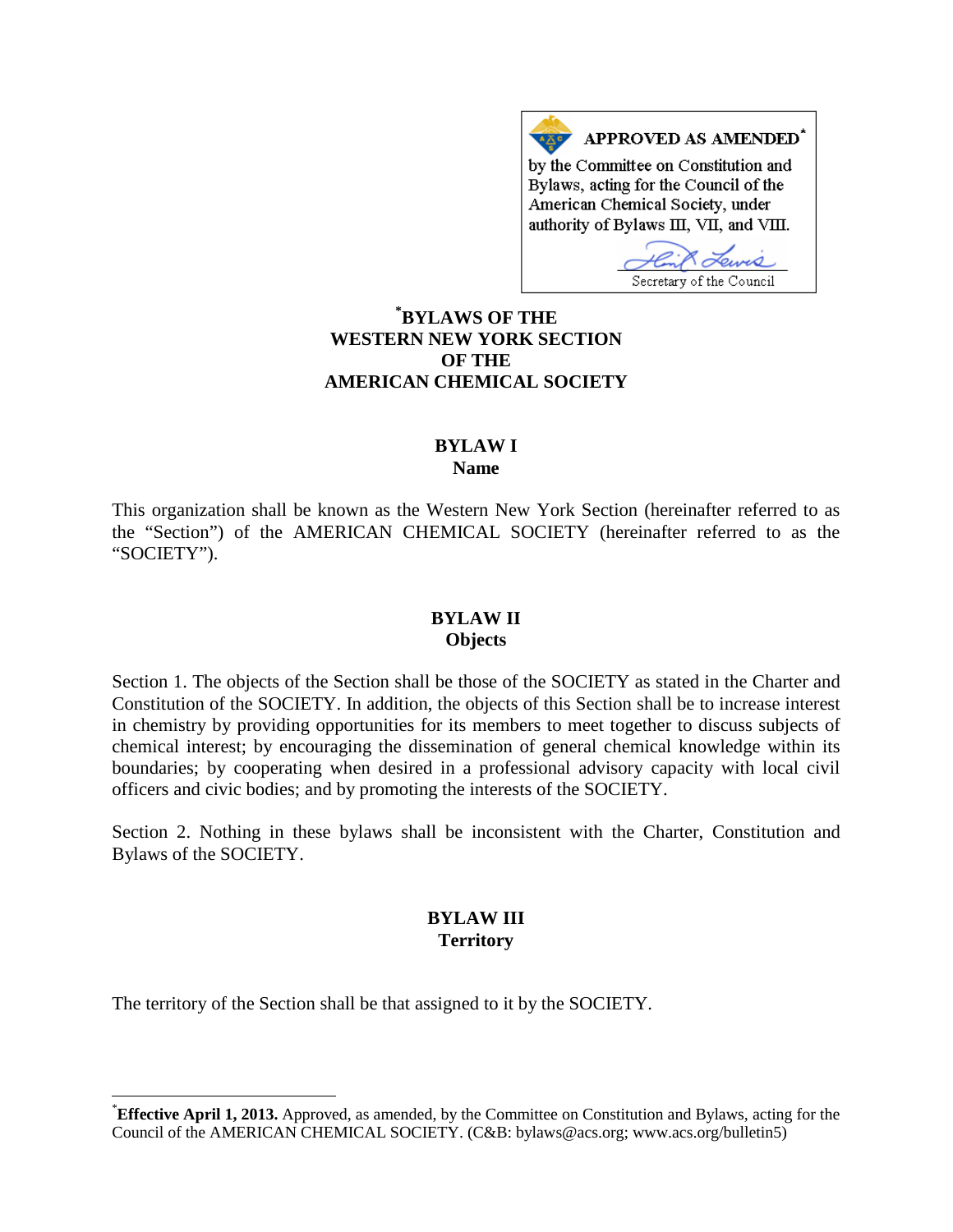## **BYLAW IV Members and Affiliates**

Section 1. The rolls of the Section shall include those MEMBERS, STUDENT MEMBERS, and Society Affiliates of the SOCIETY residing in the territory of this Section, provided that exceptions to this rule shall be made in conformity with the Constitution and Bylaws of the SOCIETY.

Section 2. Members and affiliates shall have such rights and privileges as are accorded them by the Constitution and Bylaws of the SOCIETY. A Society Affiliate may not vote for or hold an elective position, vote on Articles of Incorporation or bylaws of the Section, or serve as a voting member of the Executive Committee. Society Affiliates may be appointed as Committee Chairs and may serve on the Executive Committee in a non-voting capacity.

Section 3. The Section may have Local Section Affiliates as authorized in the Constitution and Bylaws of the Society. A Local Section Affiliate shall retain affiliate status only so long as payment is made of Local Section dues of not less than two dollars (\$2.00) per annum.

Section 4. Local Section Affiliates are entitled to all the privileges of membership in the Section, except they may not vote for or hold an elective position or vote on Articles of Incorporation or bylaws of the Section; a Local Section Affiliate may not serve as a member of the Executive Committee. Such Local Section Affiliates shall not be entitled to call themselves members of the SOCIETY, nor will they enjoy any of the privileges of such membership except that of affiliation with the Section.

# **BYLAW V Organization**

Section 1. The officers of the Section shall be a Chair, a Chair-Elect, a Vice-Chair, a Secretary, and a Treasurer.

Section 2. The Section shall have Councilors and Alternate Councilors as provided in the Constitution and Bylaws of the SOCIETY.

Section 3. The Executive Committee shall consist of the Chair, the Chair-Elect, the Vice-Chair, the Secretary, the Treasurer, the Councilors and Alternate Councilors, the Editor and the Business Manager of the Section publications, four Members-at-Large, and the Immediate Past Chair.

Section 4. All officers, Councilors, Alternate Councilors, and other persons elected by the members, shall be chosen only from the MEMBERS of the SOCIETY who are also members of the Section. No one shall hold more than one elective office at any time, except that a Councilor or Alternate Councilor may also hold one other elective office.

# **BYLAW VI Manner of Election**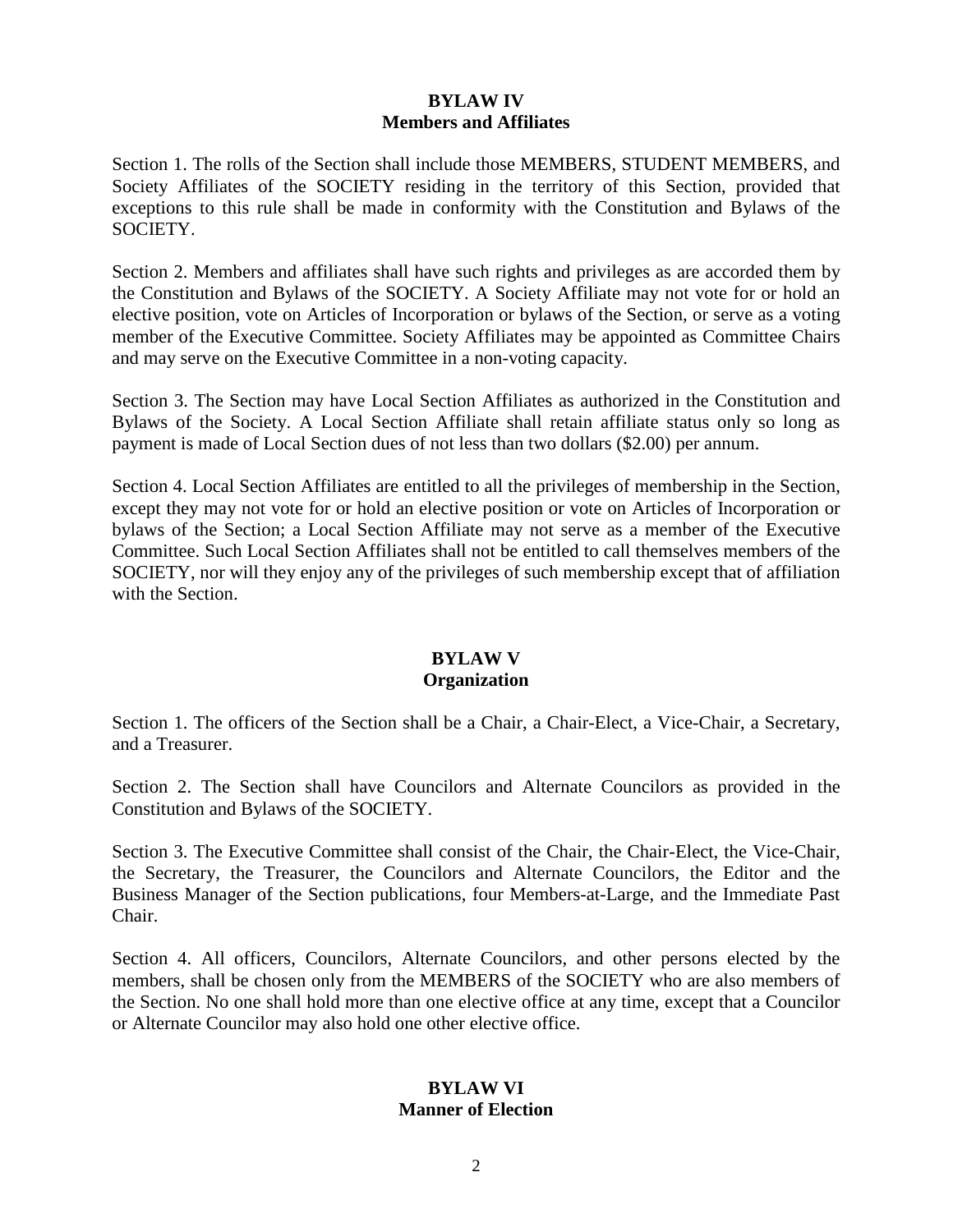Section 1.

- a. The Nominating Committee shall provide as a minimum the following number of nominees for the positions indicated:
	- (1) One nominee for Chair-Elect;
	- (2) Two nominees for Vice-Chair;
	- (3) Two nominees each for either Secretary or Treasurer, depending upon which is to be elected that year;
	- (4) As many nominees for Councilors as there are Councilors to be elected;
	- (5) As many nominees for Alternate Councilors as there are Alternate Councilors to be elected; and
	- (6) Two nominees for each of two Members-at-Large of the Executive Committee. Both of the nominees for one of these positions shall either reside in or have their place of business in the Buffalo District, which shall consist of Erie County; both of the other nominees shall reside in or have their place of business in the Niagara District, which shall consist of Niagara and Welland Counties.
- b. The Nominating Committee shall gain the consent of all nominees to serve in the capacity for which they are nominated, and present its slate in the September issue of the Section publication. The Secretary of the Section shall read the report of the Committee at the September meeting. After the reading of the report, nominations may be made by the membership present, providing such nominations receive two seconds, or nominations may be conveyed to the Secretary of the Section, provided that each nomination is supported in writing by three members of the Section. Nominations must be submitted to the Secretary with a 100–200 word biography not later than the day of the September meeting. No name shall be placed in nomination without the consent of the nominee. The Secretary of the Section shall arrange for the publication of the complete report of the Nominating Committee, including the biographies, and all other nominations in the October issue of the Section publication.
- c. In October, the Secretary of the Section shall distribute to all members of the Section a ballot showing all the nominations thereon. Balloting procedures shall meet the requirements of (1) fair balloting that is open to all eligible voting members. (2) protection against fraudulent balloting. (3) ballot archiving and (4) the timely reporting and archiving of balloting results. Reporting and archiving of results shall be the responsibility of the Secretary of the Section.
- d. All valid ballots received by the Secretary of the Section before the first day of November shall be counted and/or validated by two Tellers, who shall have been appointed by the Chair or a designee. The Tellers must be members of the Section. The Chair or his/her designee shall supervise the counting of the ballots and shall report the results in writing no later than the November meeting of the Section.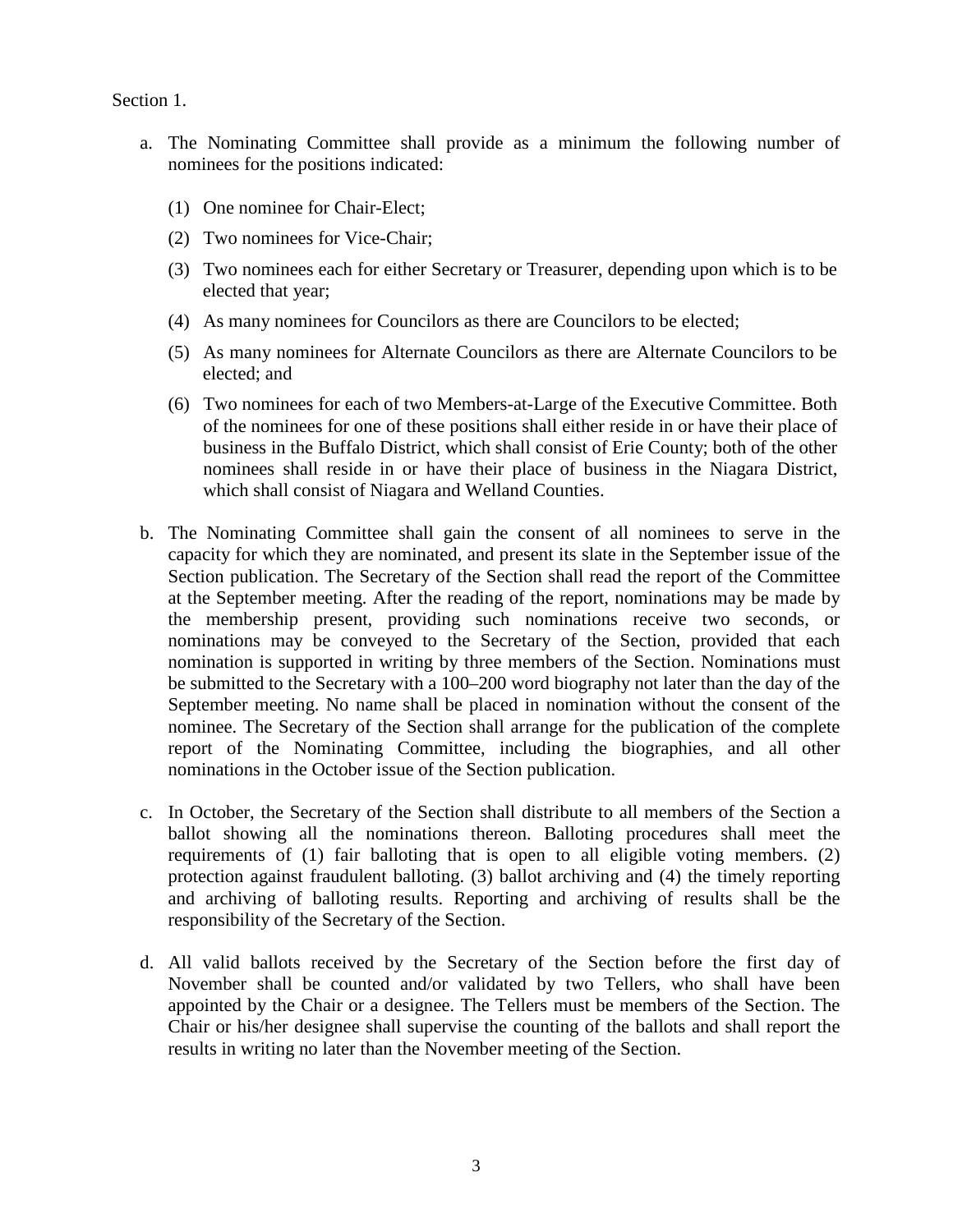e. The candidates receiving the highest number of votes for these offices shall be declared elected to these offices. In case of a tie vote for any elective office, the Chair shall forthwith proceed to decide by lot between the candidates.

Section 2. The Editor and Business Manager of the Section publication shall be elected by the Executive Committee before July 15. These officers may be elected from the Executive Committee or from the membership of the Section, the election being based primarily on qualifications for the duties of editing and business management.

# **BYLAW VII Terms of Office**

Section 1. The term of office of Chair, Chair-Elect, Vice-Chair, Editor, and Business Manager shall be for one year, or until their respective successors qualify. The term of office of Secretary and Treasurer shall be for two years, and the election of a Secretary shall be on an alternate year to that in which a Treasurer is elected. The term of office of the Members-at-Large shall be for two years, two of the four members being elected each year, one from each district. The term of office of the above officers elected shall begin on the January 1 succeeding their election. The Section will operate on a calendar year basis.

Section 2. Councilors and Alternate Councilors shall be elected for a term of three years beginning on the January 1 succeeding their election, except as provided below:

Should the allotment of Councilors to the Section for any year be less than the number serving or elected to office, or should the number of Councilor vacancies to be filled by election in each of three consecutive years not be as evenly distributed as possible, the Secretary of the Section is empowered to drop one or more Councilors as required, or before an election, to adjust the terms for which Councilors are to be elected, with the Executive Committee's approval.

The rules laid down above for Councilors shall apply to Alternate Councilors also, insofar as they are applicable.

Section 3. The Editor and Business Manager of the Section publication, together with their assistants, shall assume their duties with the publication of the first January issue of the Section publication following their election.

Section 4. In the event of a vacancy in the office of Chair, the Chair-Elect shall assume the added duties of Chair for the unexpired term. In the event that the Chair-Elect is not able to assume the added duties of the Chair, the Vice-Chair shall do so. Next in succession shall be the Secretary and Treasurer, respectively. All other vacancies shall be filled by the Executive Committee by appointment, and any person thus appointed, except those appointed to the positions of Councilor and Alternate Councilor, shall serve out the unexpired term of the one being replaced; or, if the vacancy to be filled is a new one (e.g., an additional Councilor), the person appointed shall serve for the term specified by the Secretary of the Section with the consent of the Executive Committee, provided that this and all interim appointments to the positions of Councilor and Alternate Councilor shall serve only until the next annual election.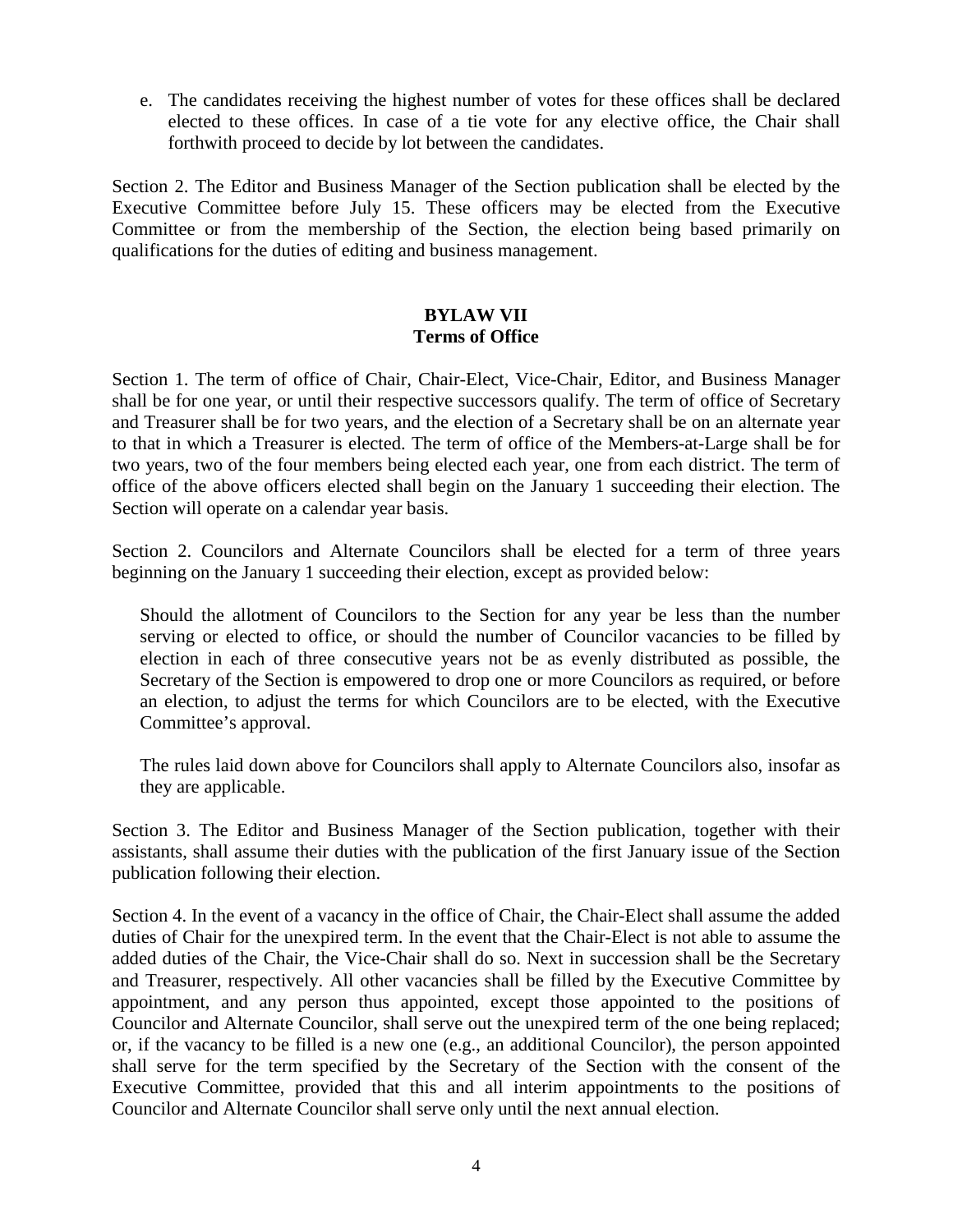## **BYLAW VIII Recall of Elected Officials**

Section 1. The elected officials of the Section (officers or elected Executive Committee members) are subject to recall for neglect of duties or conduct injurious to the SOCIETY. Recall procedures are not applicable to Councilors and Alternate Councilors elected by Local Sections.

Section 2. The recall of an official shall be initiated when a signed petition, indicating in writing the specific charges and reasonable substantiating evidence is submitted to the Chair from at least five voting members of the Section. In the event the Chair is the official in question, the Chair-Elect shall receive the petition and shall assume the duties of the Office of Chair with respect to this issue until the issue is resolved.

Section 3. The Chair shall, without delay, determine that the petitioners are aware of the gravity of their actions and the procedures to be followed. The Chair shall seek an alternate resolution to the problem and a withdrawal of the petition at this time. In the absence of a resolution to the problem, the Chair shall notify the members of the Executive Committee and call a special meeting within thirty days.

- b. The Executive Committee shall promptly continue the recall process or dismiss the petition as ill-founded or find an alternative solution to the problem. The Chair shall promptly inform the petitioners and the official of the decision of the Executive Committee.
- c. If the proceedings continue, the Chair shall assign the duties of the official to another MEMBER of the Section until the issue is resolved.
- d. If the proceedings continue, the official shall be offered an opportunity to answer the allegations in the petition before the Executive Committee.

Every reasonable effort shall be made to contact the official throughout this procedure. That effort shall include a certified letter to the last known address on the official SOCIETY membership rolls. Upon notification, the official shall have thirty days to make a written response to the allegations. The Executive Committee shall decide whether to proceed after studying the official's response. The Chair shall inform the official and the petitioners of the decision of the Executive Committee.

If no contact with the official can be made after a reasonable effort, the Executive Committee may remove the official in question with a two-thirds  $(2/3)$  vote of the remaining members.

- e. If the proceedings continue, the official shall choose one of the following options:
	- (1) The official may resign.
	- (2) The official may request a recall vote in the same manner as the original election, which must be consistent with the Section bylaws. The voting membership shall be informed, through brief written statements prepared by the Executive Committee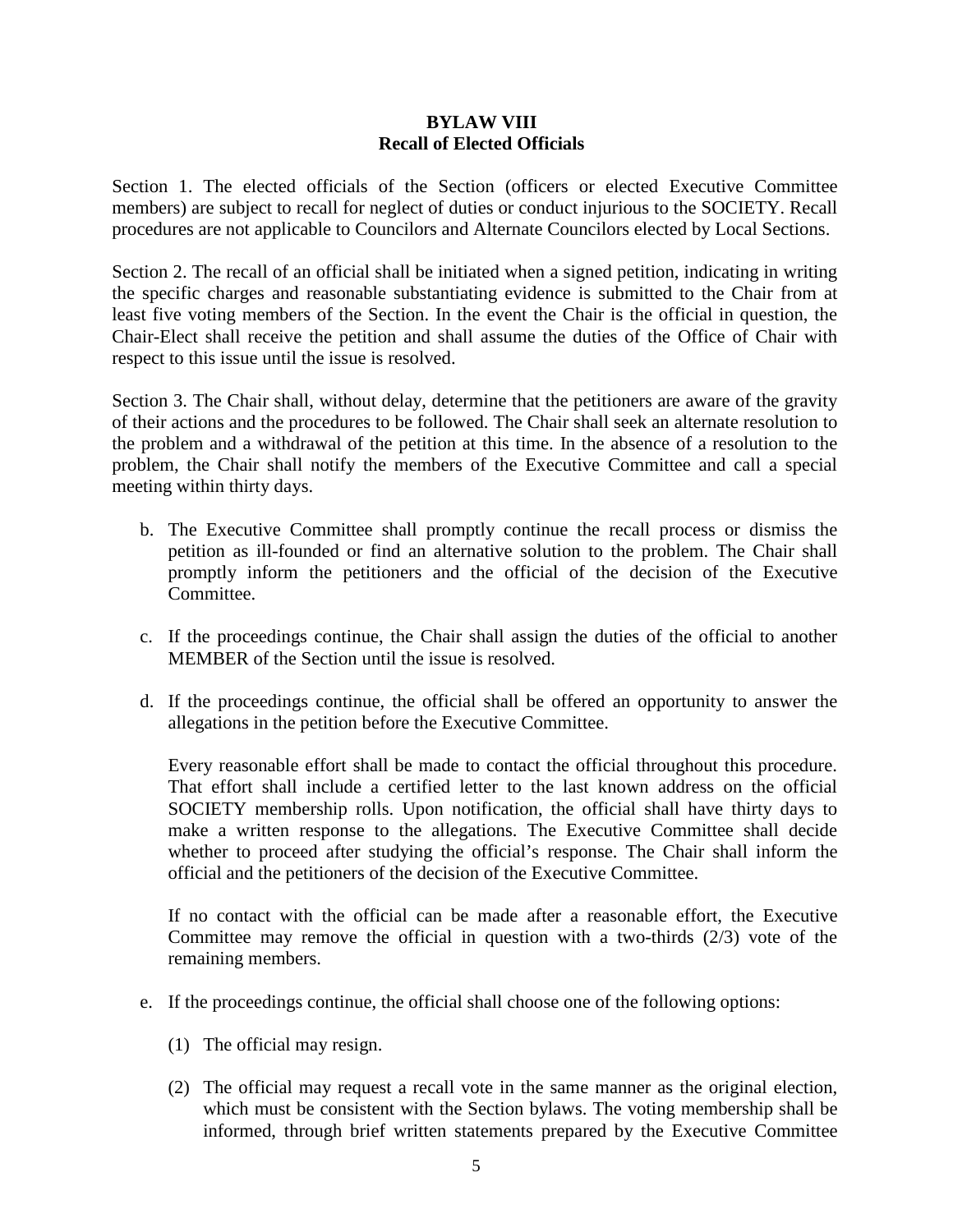and the official, of the issues involved with the recall vote. Both statements shall be distributed to the voting membership before the vote is taken.

- (3) The official may request a hearing and a recall vote by the remaining members of the Executive Committee. A two-thirds (2/3) vote of the remaining members of the Executive Committee shall be required to recall the official.
- (4) The official may choose not to respond and thus forfeit the position.

Section 4. The vacancy provisions of these bylaws shall be used to fill a vacancy caused by a recall process. The membership of the Section and the Executive Director of the SOCIETY shall be informed of the results of the recall process and the replacement of the official.

# **BYLAW IX Duties of Officers and Executive Committee Members**

Section 1. The duties of the officers shall be those customarily performed by such officers, together with those responsibilities prescribed by the Constitution and Bylaws of the SOCIETY and by these bylaws and such other duties as may be assigned from time to time by the Executive Committee.

Section 2. The Chair of the Section shall serve as Chair of the Executive Committee and shall appoint the chairs of all committees authorized by these bylaws, except as otherwise provided, and of any other committees authorized by the Executive Committee. The Chair of the Section may also, if he/she desires, appoint one or more of the members (in addition to the committee chairs) of any or all of the committees authorized by the bylaws or by the Executive Committee.

The Chair supervises and helps to coordinate all Section affairs and activities and directs the overall operations of the Section. The Chair should provide leadership to the Section officers and to the committee chairs, and delegate authority and responsibility as broadly as possible.

The Chair presides at all Section meetings and, in most cases, at all sessions of the Executive Committee, which should be convened frequently to assure continuity in Section operations and to monitor and assess progress of ongoing activities.

Section 3. The Chair-Elect shall complete and submit the Section's Annual Report by February 15 to the Executive Director of the SOCIETY. The Chair-Elect shall act as Chair of the Planning Committee in charge of establishing the Section's program for the year following the Chair-Elect's term of office. The Chair-Elect shall also propose the budget for the following year, to be amended if necessary, and approved by the Executive Committee by August of the Chair-Elect's term of office.

Section 4. The Vice-Chair shall act as Chair of the Program Committee in charge of implementing the established program, planned by the previous year's Chair-Elect, as well as updating that program where necessary. The Vice-Chair shall monitor, in coordination with the Treasurer, that program costs remain within budgets.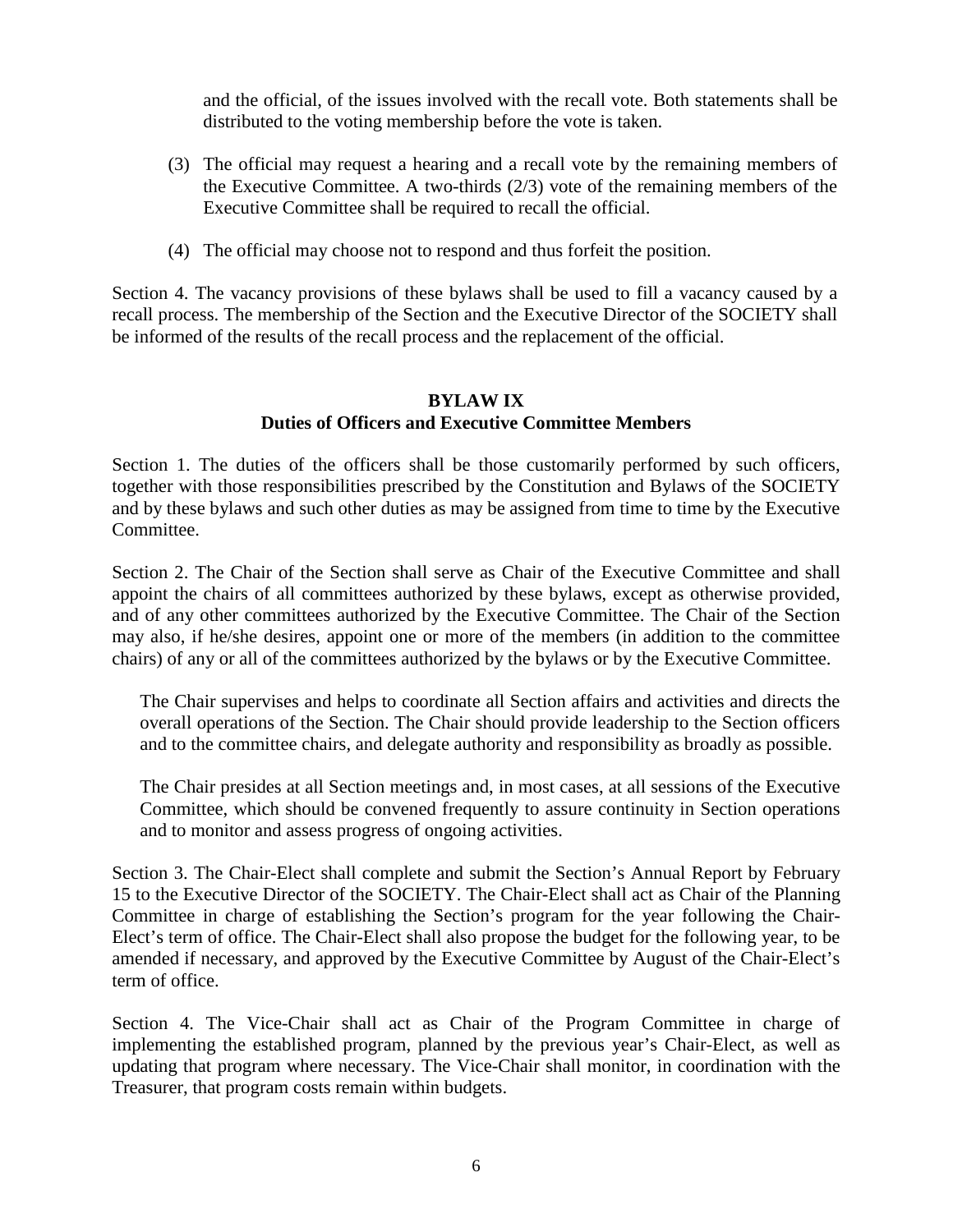Section 5. In addition to traditional secretarial duties, the Secretary has responsibility for handling liaison relationships between the SOCIETY and the Section. The Secretary maintains the membership list, reports results of Section elections and certifies Councilors to the Executive Director of the SOCIETY, handles most correspondence and member contacts, and keeps records.

In case a Councilor cannot attend a meeting of the Council, the Secretary shall endeavor to select an Alternate Councilor who can be present at the Council Meeting by asking Alternate Councilors in turn, first in order by seniority, then in order by the greatest number of votes received of like seniority.

Section 6. The Treasurer shall receive and deposit all funds to the Section, in the name of the Section, and shall disburse funds of the Section, with such disbursements to be submitted for approval of the Executive Committee at their next following meeting. The Treasurer shall assist in the formation of Section budgets, submit the Section's annual Treasurer's report, and request the Section's annual allotment from the SOCIETY.

Section 7. In case the Chair is absent from any meeting of the Executive Committee or of the Section, the Chair-Elect shall preside if able; if not, the Vice-Chair shall preside. Next in succession shall be the Secretary and Treasurer, respectively.

Section 8. The duties of Councilors shall be to attend meetings of the Council of the SOCIETY, and to represent the Section at such meetings. In the event that a Councilor is unable to attend a Council meeting, the Secretary of the Section shall be notified sufficiently in advance of the meeting so that an Alternate Councilor may be selected to represent the Section.

Section 9. The duties of the Editor and the Business Manager of the Section publication shall be those usually pertaining to these offices. The Business Manager shall submit a report on the funds of the Section publication at each meeting of the Executive Committee. Both the Editor and the Business Manager may suggest to, or request from, the Executive Committee the appointment of Assistant Editors or Assistant Managers.

Section 10. The duties of the Members-at-Large shall be to represent the county (or province), which they represent, at Executive Meetings. To effectively do this, they must be members of the Membership Committee. As members of the Membership Committee, they promote new memberships and encourage meeting attendance from the members of their county or province. They shall also serve as Chairs of various committees and perform such other duties as assigned by the Chair of the Section.

Section 11. The Executive Committee shall be empowered to act for the Section in all matters except that of the regular annual election of officers to fill the elective offices of the Section, and except the final adoption of amendments to these bylaws.

## **BYLAW X Duties of Standing Committees**

Section 1. Members of the committees of the Section shall be appointed by the Chair, unless otherwise provided in these bylaws, and shall serve until their successors are appointed.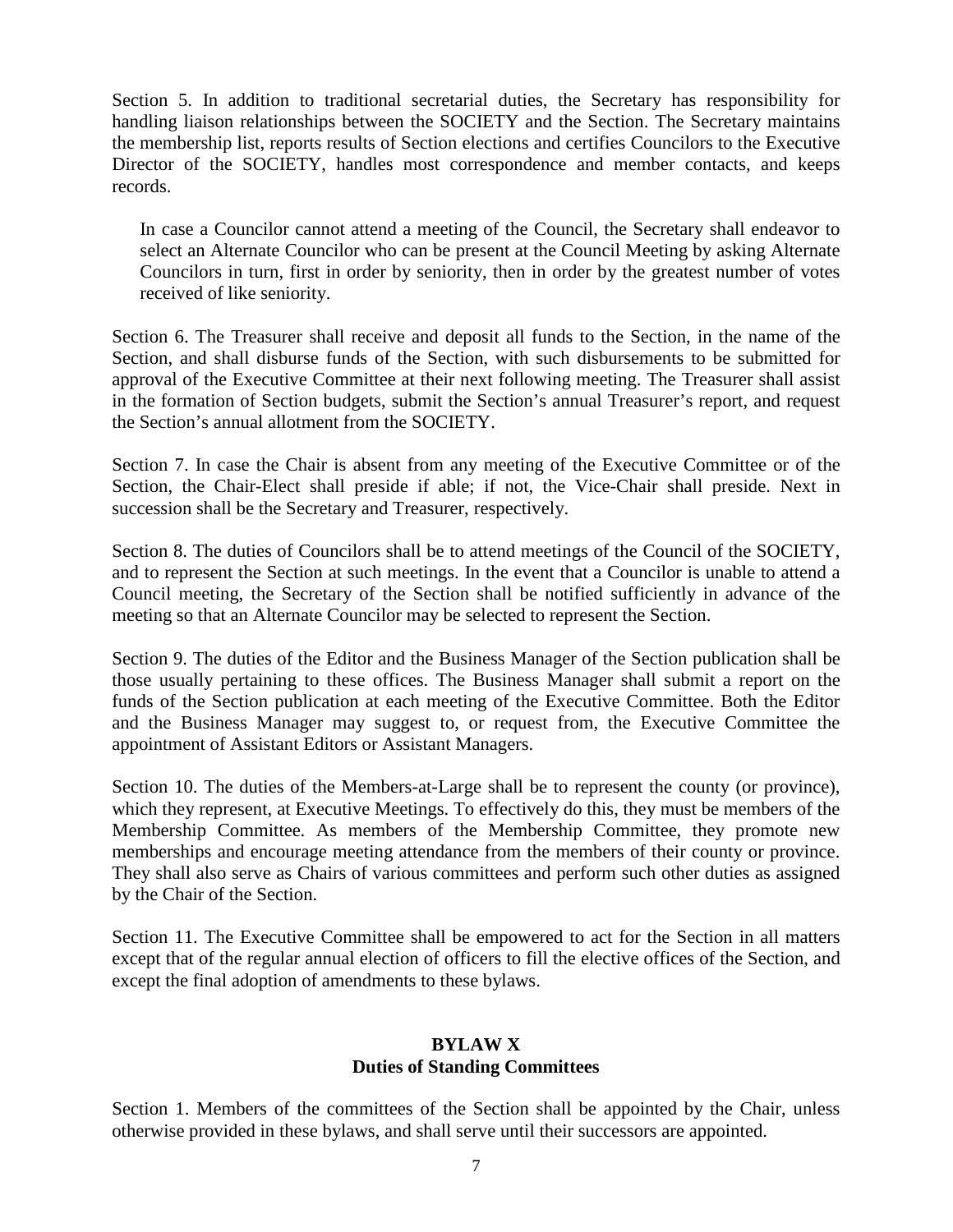Section 2. Appointments of the chairs of the various committees shall be made by the Section Chair not later than the end of December following the date of his/her election with the exception of the Tellers for the election, who shall be appointed at the October meeting of the Section. The Section Chair may appoint the personnel of any committee, unless otherwise provided in these bylaws, or may request that the committee chair select his/her own committee members.

Section 3. The Chair-Elect and Planning Committee shall be charged with the selection and securing of speakers and meeting places for the Section meetings of the next season, and with the provision of such other features of meeting programs as it shall consider desirable and practical.

Section 4. The Vice-Chair and the Program Committee shall secure the acceptance of speakers for dates assigned, as early as possible. The Vice-Chair and the Arrangements Committee shall be charged with the duty of providing a suitable meeting place for the Section and Executive Committee meetings, of arranging for dinners preceding meetings when such are desired, and of securing the equipment required for the program of the meetings.

Section 5. The Membership Committee shall have charge of the solicitation of new members and Society Affiliates for the SOCIETY, and of Local Section Affiliates for the Section. It shall also endeavor to persuade members and Society Affiliates who have fallen in arrears to renew their connection with the SOCIETY.

Section 6. The Publicity Committee shall be responsible for the supplying of news of the activities of the Section to local newspapers and to the appropriate SOCIETY publications. In particular, the Committee should supply announcements of coming meetings of the Section, and accounts of meetings held to the local newspapers.

Section 7. The Public Relations Committee shall study means of meeting effectively the civic responsibilities of the Section. It shall bring to the attention of the Executive Committee conditions and situations where the professional influence of the Section may be used to serve the public interest and shall make recommendations for suitable action.

Section 8. The Education Committee (which shall include Section members who are representatives of educational institutions) shall concern itself with the development and improvement of chemical education in the communities included in the Section.

Section 9. The Nominating Committee shall prepare a slate of nominees as provided elsewhere in these bylaws. At least one member of the Nominating Committee, not necessarily, however, its Chair, shall be a Past Chair of the Section, and said Past Chair member of the Nominating Committee shall be the most recent Past Chair available to serve on the Nominating Committee. The Nominating Committee shall consist of at least three members, none of whom are officers of the Section.

Section 10. An Auditing Committee shall audit, at least once each year, preferably at the beginning of the year, the books of the Treasurer, Business Manager of the Section publication, and any other officers or committees, to whom are entrusted any funds of the Section.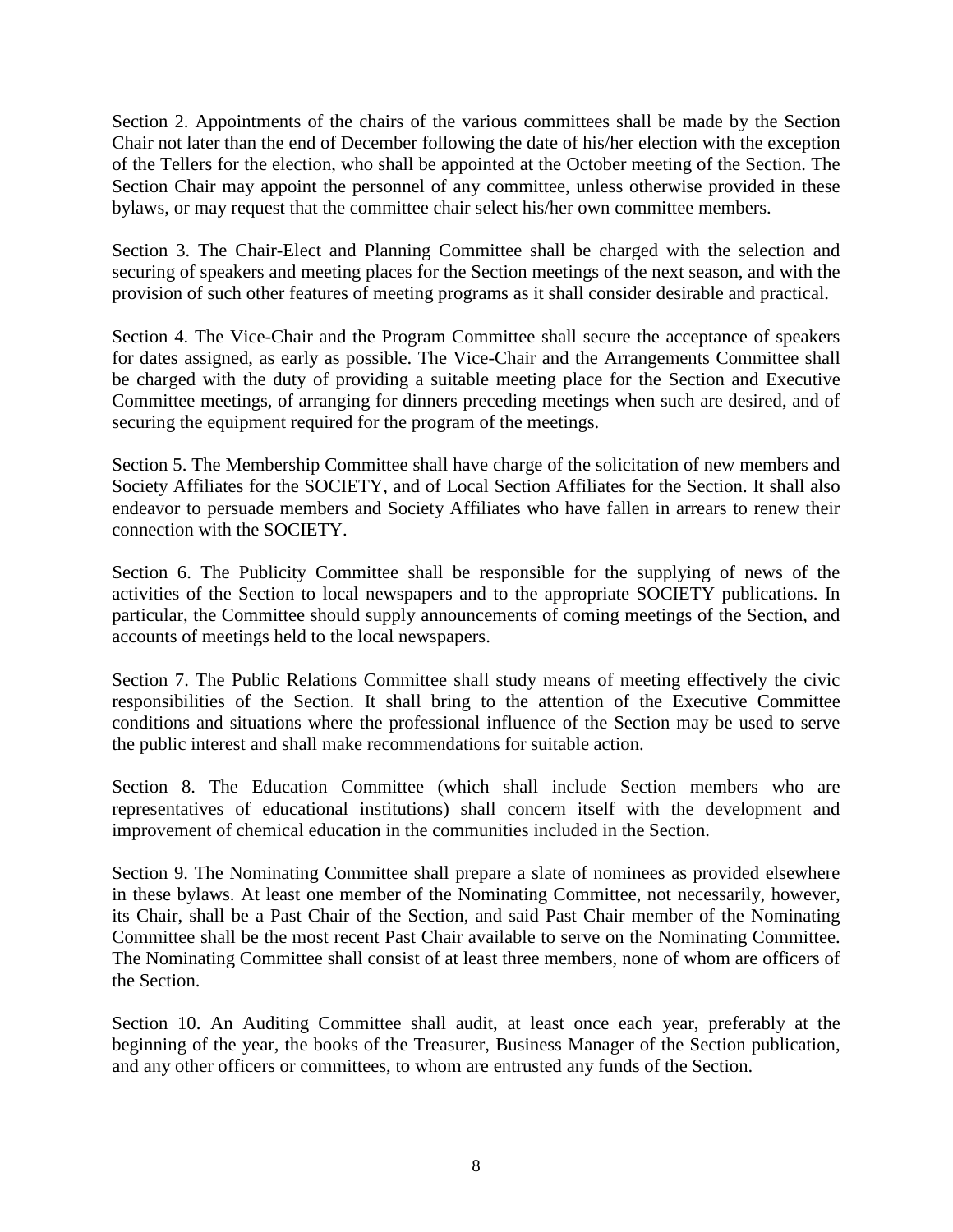Section 11. The History Committee shall have charge of the records of the Section, and from time to time as directed by the Executive Committee shall issue supplements to the Fifty Year History published in 1955.

# **BYLAW XI Meetings**

Section 1. Regular Section meetings will normally be held in the months of February, March, April, September, October, November, and December. Regular meetings may be omitted, or additional meetings may be called by a majority vote of the Executive Committee. The date and time of meeting shall be determined by the Program Committee.

Section 2. The rules of order in the conduct of Section meetings, not specifically provided in these bylaws, shall be *Robert's Rules of Order Newly Revised*.

Section 3. Due notice of all meetings shall be sent to each member and affiliate of the Section. A quorum for the transaction of business at a Section meeting shall consist of two percent of the members of the Section. No business shall be conducted in the absence of a quorum.

# **BYLAW XII Local Dues**

All members of the Section, except those members in emeritus status of the SOCIETY, may be assessed voluntary annual Local Section dues as may be set by the Executive Committee of the Section. Dues for Local Section Affiliates are specified elsewhere in the bylaws.

# **BYLAW XIII Section Publication**

Section 1. The name of the official publication of the Section shall be the *NF=B Double Bond*.

Section 2. The Section publication is distributed free to members and affiliates of the Section. The subscription price of the Section publication to other persons shall be payable in advance. This subscription price shall be uniformly determined by the Editor and Business Manager of the *NF=B Double Bond*.

### **BYLAW XIV Schoellkopf Medal**

Section 1. A medal may be presented by the Section annually at its regular September or October meeting under the conditions hereinafter set forth. This medal shall be known as the Jacob F. Schoellkopf Medal in honor of Jacob F. Schoellkopf, Sr., a pioneer in the establishment of chemical industry on the Niagara Frontier and a distinguished public spirited citizen. The date of the founding of the medal shall be 1930 and the founding shall be for the purpose of giving encouragement and recognition to the spirit of research in industry. The award may be made by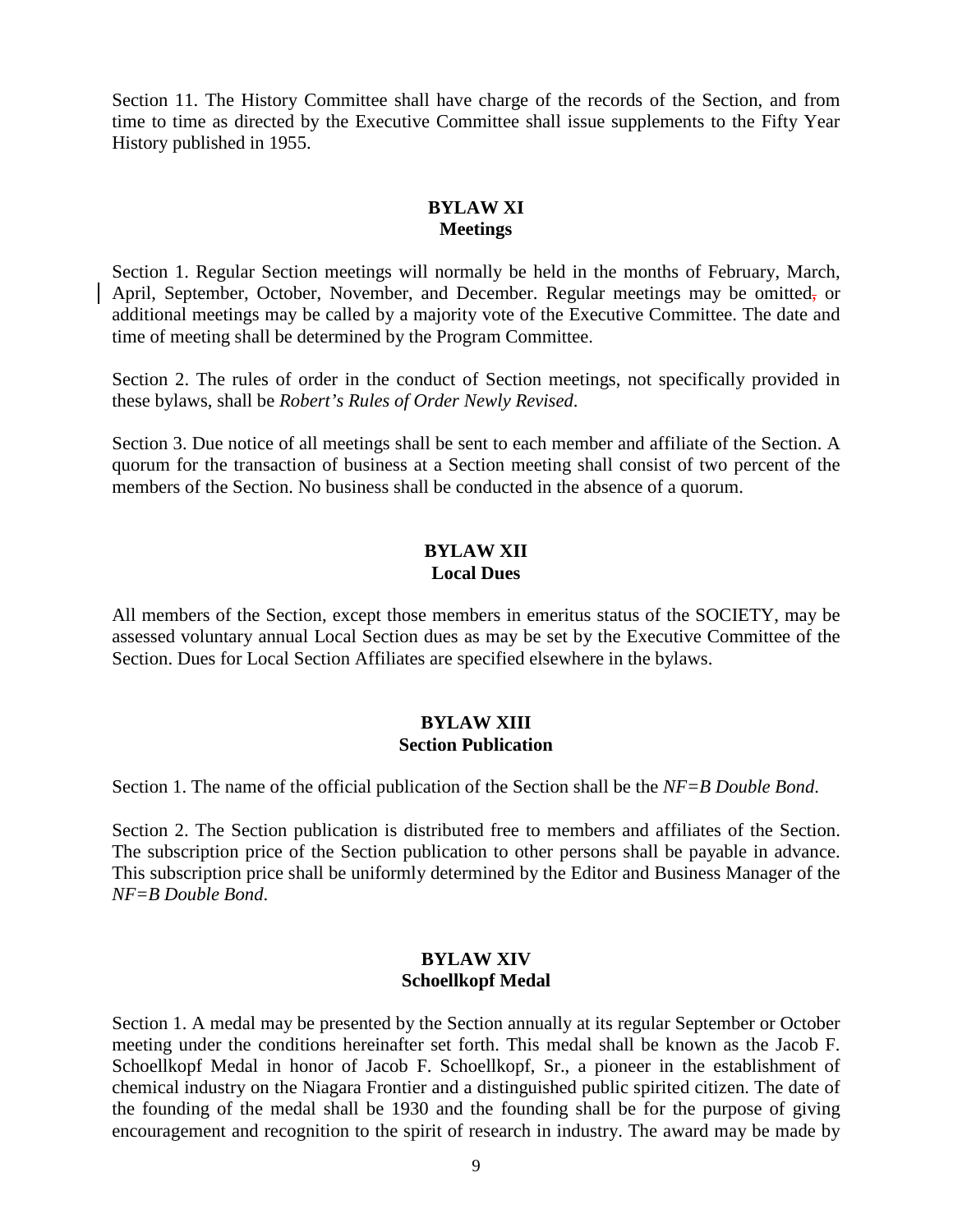the Jury, as set forth below, to the person who shall have made such contribution to the advancement of any of the objects, purposes, or activities now or hereafter fostered or promoted by the SOCIETY or its successors as to merit such award. Such contribution may consist of, but shall not be limited to, (a) a discovery pertaining to chemistry, (b) an invention of a plan, process, or device useful, valuable, or significant in the theory or practice of chemistry, and/or (c) distinguished services rendered to the Section or its successor. More specifically, the award shall, if possible, be made to someone who, while resident in the confines of the Section, has either published an outstanding piece of chemical research, or disclosed a valuable or significant process in a patent, or has made some particularly able contribution to the welfare of one's own corporation, which contribution may, perhaps necessarily, be held secret or partly confidential by the employers of the awardee, or the award may be made in recognition of unusually able chemical directorship in outlining industrial problems and planning methods of their solution. It is the sense of this bylaw that the foregoing description of the character of the contribution for which the award shall be made shall be liberally construed.

Section 2. The Jury of the Schoellkopf Medal Award shall consist of five voting MEMBERS together with the Secretary of the Section who shall act as Secretary of the Jury without a vote. The voting members shall be the Chair of the Section together with the four immediately preceding eligible Chairs of the Section or, if five MEMBERS thus eligible shall not be available, vacancies shall be filled by one or more members of the Section elected by the Executive Committee of the Section. The senior member shall be the Chair of the Jury except that in the event that this would require a member to serve as Chair for more than one term, the Jury in such circumstance shall elect its own Chair. The senior member shall be the MEMBER who first became Chair of the Section. By eligible is meant MEMBERS of the Section in good standing. Each member of the Jury except the Secretary shall have one vote. Three voting members shall constitute a quorum. The vote shall be cast by ballot. No votes shall be cast by proxy.

Section 3. The award shall be made by a majority vote of the Jury of Medal Award to an individual qualified as outlined above.

Section 4. Not more than one medal shall be awarded in any one year. In event of no medal being awarded in any year, the yield received from the medal fund for the purpose of striking the medal shall be added to the principal of said fund.

Section 5. The Jury of Medal Award shall meet on call of the Chair and shall conclude its consideration by the first day of June immediately preceding the award, and the individual to whom the award is to be made shall be notified thereof as soon as practicable after the selection.

Section 6. The recipient of the medal shall deliver, if possible, an address upon a subject approved by the Jury of Medal Award at the regular September or October meeting of the Section, at which meeting the formal presentation of the medal shall take place.

Section 7. The Jury of Medal Award of the Section shall have power to decide any question or questions not specifically covered by these rules.

Section 8. Nominations for medalist.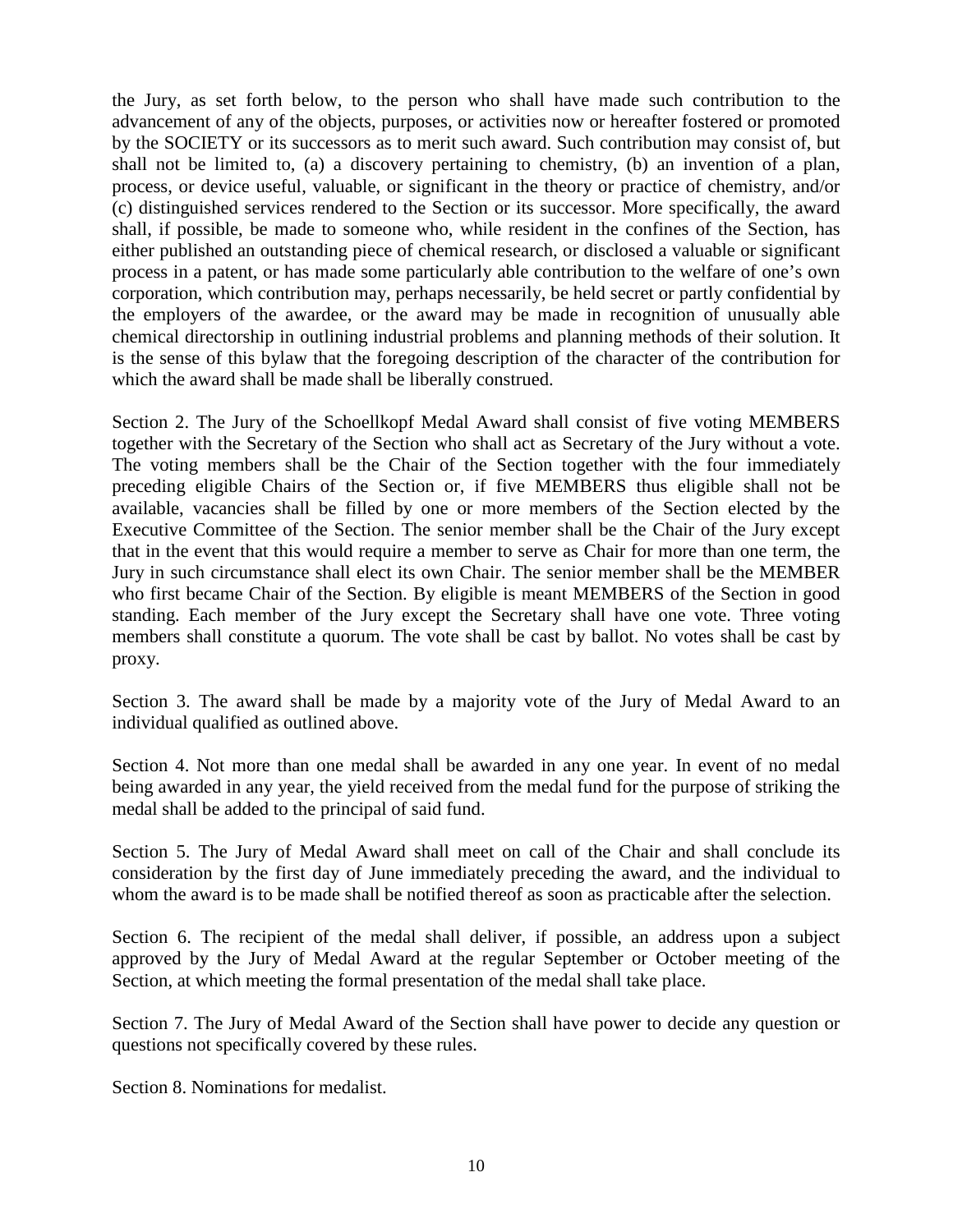- a. During November, the Secretary of the Section shall notify industrial plants, educational and scientific institutions, and/or individuals within the territory of the Section, of the purpose of the Jacob F. Schoellkopf Medal Award, and to request nomination of any person who may be qualified by publications, patents, or by other contributions to receive this Award. Nominators shall be requested to name their nominee and to submit an outline of the nominee's work in as much detail as permissible to the Chair of the Jury of Awards or Secretary of the Section not later than the following June 1. It is recognized that much able, valuable, and unusual work that would ordinarily merit award, often because of the competitive nature of industry, is held confidential. The Medal Committee may therefore cooperate with an industrial concern in keeping confidential the basic work for which such award is given, provided the management of the industrial concern gives the Jury sufficient evidence upon which to base its selection.
- b. The Chair of the Section shall outline the conditions and purposes of the medal award at the regular September or October meeting of the Section and call for nominations from the regular membership.
- c. Announcements of the conditions of award and purposes of the medal shall be printed in the November or December issues of the official publication of the Section with request for nominations. All nominations as described above, shall be distributed to the Chair of the Jury of Award or the Secretary of the Section, and shall give complete information regarding the nominee and their qualifications for consideration.
- d. The members of the Jury of Medal Award may also submit nominations at any time. If any member of the Jury is nominated, the person nominated shall cease to be a member of the Jury until notified by the Chair of a change of status. If the Chair of the Jury becomes a candidate, the senior member of the Jury, as defined elsewhere in these bylaws, shall become Chair of the Jury of Medal Award.

Section 9. A suitably inscribed scroll signed by the members of the Jury of Medal Award shall be presented to the medalist with the medal.

# **BYLAW XV Technical Societies' Council**

The Section may affiliate with the Technical Societies' Council of the Niagara Frontier in accordance with the provisions of the Bylaws of the SOCIETY.

## **BYLAW XVI Dissolution of the Section**

Upon the dissolution of the Section, any assets of the Section remaining thereafter shall be conveyed to such organization then existent, within or without the territory of the Local Section, as is dedicated to the perpetuation of objects similar to those of the AMERICAN CHEMICAL SOCIETY, or to the AMERICAN CHEMICAL SOCIETY, so long as whichever organization is selected by the governing body of the Local Section at the time of dissolution shall be exempt